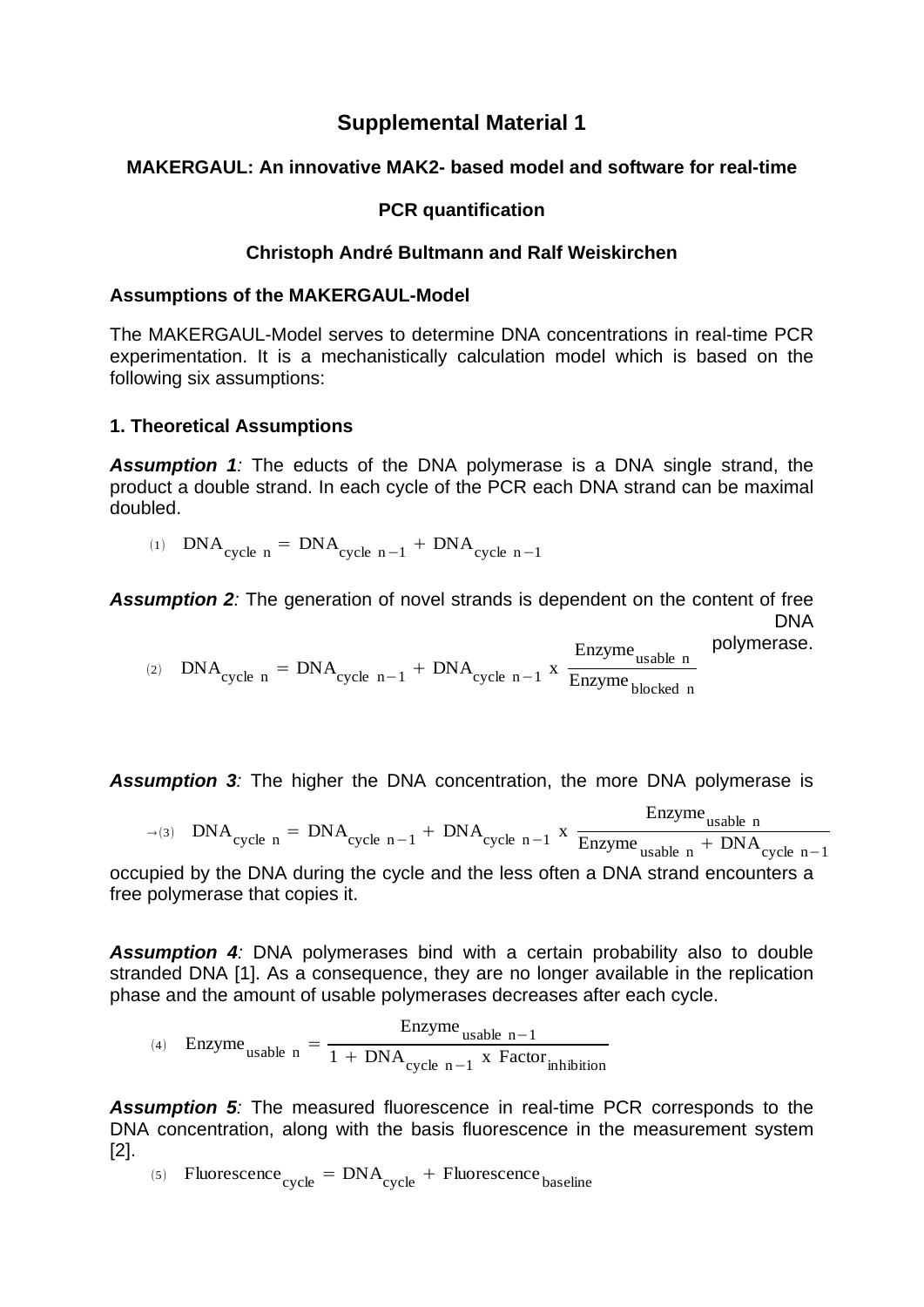**Assumption 6**: Primer deficiency plays no role in slowing down the reaction in the late phase of the PCR.

# **1.1 Theoretical similarities and differences between MAKERGAUL and MAK2**

Assumptions 1 (the principle of DNA-duplicating in a perfect PCR-cycle) and 5 (a fluorescence signal contains baseline and DNA-fluorescence) are also part of the MAK2-model [1]. The main changes in the MAKERGAUL algorithm in comparison to MAK2 are the introduction of a concentration for usable DNA-polymerase and its inhibition by the DNA-concentration (Assumptions 2 to 4). Assumption 6 is also part of MAK2 in which it limits the observed cycles for quantification to the exponential phase of the PCR [1]. We follow P. Kainz who demonstrated that the blockade of the DNA-polymerase is the main factor for the PCR plateau phase [2] and ignore primer concentrations for choosing the cycles included in our analysis.

# **2. Software implementation**

#### **2.1 Fitness-value**

Formulas (3), (4) and (5) are the basis for a recursive model that incorporates the parameters DNA, Enzyme<sub>usable</sub>, Factor<sub>inhibition</sub> und Fluorescence<sub>baseline</sub> at the beginning of the PCR (*cycle 0*) and calculates them in the following steps.

Parameter optimization is performed by a Downhill-Simplex algorithm [2].

The necessary evaluation of the fitness parameter for this is a function that computes the sum of squared relative errors (SSRE) for the differences between measured values and calculated model curve.

This function was chosen as a superior alternative to the more common sum of absolute squared errors (SSE). Using SSE for curve fitting, differences in later cycles are higher weighted than in the more important, early cycles of PCR (high absolute fluorescence values = high absolute differences; low absolute fluorescence values = low absolute differences).

It is also possible to compare SSRE between samples with different levels of maximal fluorescence as a precision-marker of the analysis.

# **2.2 Limits**

For all 4 parameters of the model, we define limit values: (i) DNA  $_{\text{cycle } 0}$  was chosen between 1E-14 and 0.1. (ii) For Enzyme $_{usable, 0}$  and Factor<sub>inhibition</sub> there exists no theoretical assumption about their ranges. Therefore, the limits were set empirically to 0.0001 and double of the maximal fluorescence ( $\text{Enzyme}_{\text{usable}} = 0.0009$  and Factor  $\phi_{\text{inhibition}}$  = 1), respectively. For baseline-fluorescence we chose the 1.9-fold fluorescence of the first measured value in both directions.

#### **2.3 Limit Control**

The constraints of the function are controlled in different ways. Due to the lack of computation-speed in the PHP-implementation, only a Random-Box-Restriction [4] was applied. Seeding of all points takes part in the whole parameter interval. In the C++-implementation, the seeding\* of the points is restricted to the area of the actually best result (at the beginning of an iteration loop) or to the area of the actual best point (for correcting points inside an iteration step), respectively. This leads to an overall faster performance but unfortunately also to weaker borders. Especially the violation of the lower limit of Factor<sub>inhibition</sub> creates a local minimum at which the simplex often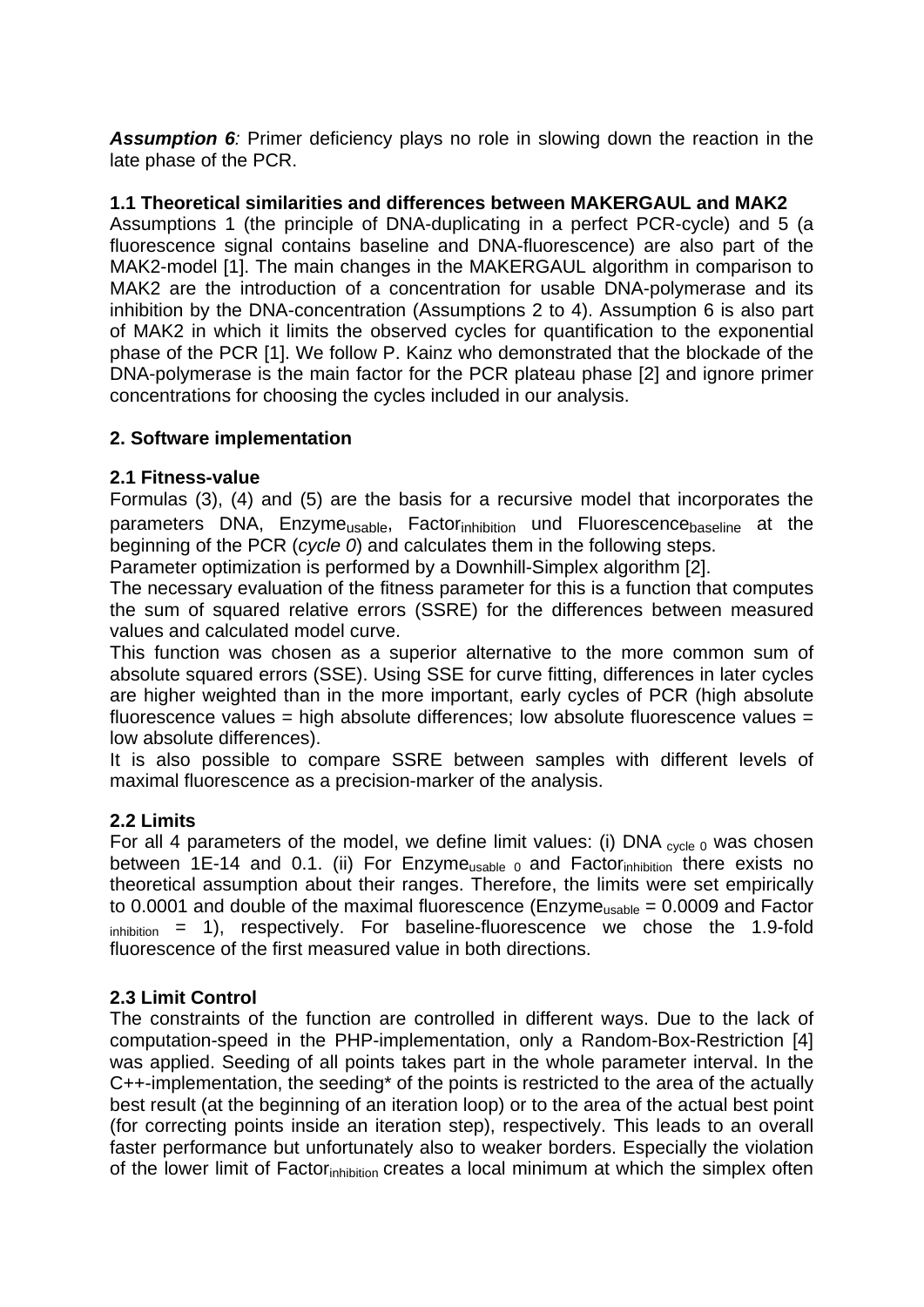gets stuck. To solve this problem, we have incorporated a fitness-penalty [4] and Factor<sub>inhibition</sub> < minimum was implemented in the MAKERGAUL-function.

(\* The term seeding defines the random setting of starting values for the variables of a function.)

#### **2.4 Excludes**

For choosing measurement-data that should be included in computation, we define some general rules:

#### **2.4.1 No including of declining fluorescence values**

At the end of real-time-PCR, fluorescence-levels often begin to decline. These data is excluded.

#### **2.4.2 No measurement possible**

If the maxima of fluorescence in all cycles do not exceed the twofold maximal baseline-fluorescence, no duplication can be detected. The result is then "not computable", most likely because the DNA  $_{\text{cycle }0}$  is zero.

#### **2.5 The MAKERGAUL-Algorithm**

In the following, a pseudo C++-code of the implementation used in MAKERGAUL and makergaulxx is presented. Please note that the fitness-penalty for Factor inhibition is not shown because it is not part of the modelling-computation.

Code 1: Pseudo C++-code of the MAKERGAUL-fitness-implementation

/\*Computes the fitness of a given Downhill-Simplex-Point by using the MAKERGAUL-algorithm and SSRE between measured and computed values\*/ MAKERGAUL\_fitness(dna[0],enzyme\_usable[0],factor\_inhibition,fluorescence\_baseline)

```
\{ //First computed DNA-value for later curve-fitting is DNA n=0 + baseline-fluorescence 
     computed_value[0] = dna[0] + fluorescence_baseline; 
     //First value in the sum of computed fluorescence-data is the first computed data 
     computed_value_sum = computed_value[0];
```

```
 //MAKERGAUL-model: Generating data 
    for(n = 1; n \le cycles; n+1)
\left\{\begin{array}{ccc} \end{array}\right\} //First step: Compute the available polymerase for this cycle 
           e_usable[n] = e_usable[n-1]/(1 + e_usable[n-1]^*dna[n-1]);
            //Second step: Compute the dna for this cycle 
           dna[n] = dna[n-1] + dna[n-1] * e_usable[n]/(e_usable[n]+dna[n-1]);
            //Third step: Compute te model-fluorescence for this 
            computed_value[n] = dna[n] + fluorescence_baseline; 
           //Fourth step: Add the actual fluorescence to the sum of computed fluorescence 
           computed_value_sum += computed_value[n]; 
        } 
     //Averaging model-values
```
computed value mean = computed value sum / cycles;

```
 //SSRE: Curve fitting 
     for(n = 0; n \le cycles; n++1)
\left\{\begin{array}{ccc} \end{array}\right\} //First step: relative error for the actual cycle 
           ssre_step = (measured_value[n] - computed_value[n]) /
                     (measured_value[n] - computed_value_mean); 
            //Second step: squaring 
           ssre_step = ssre_step\sqrt{2};
            //Third step: Add SRE to SSRE 
            ssre += ssre_step, 
         }
```
//Return SSRE to Downhill-Simplex-function